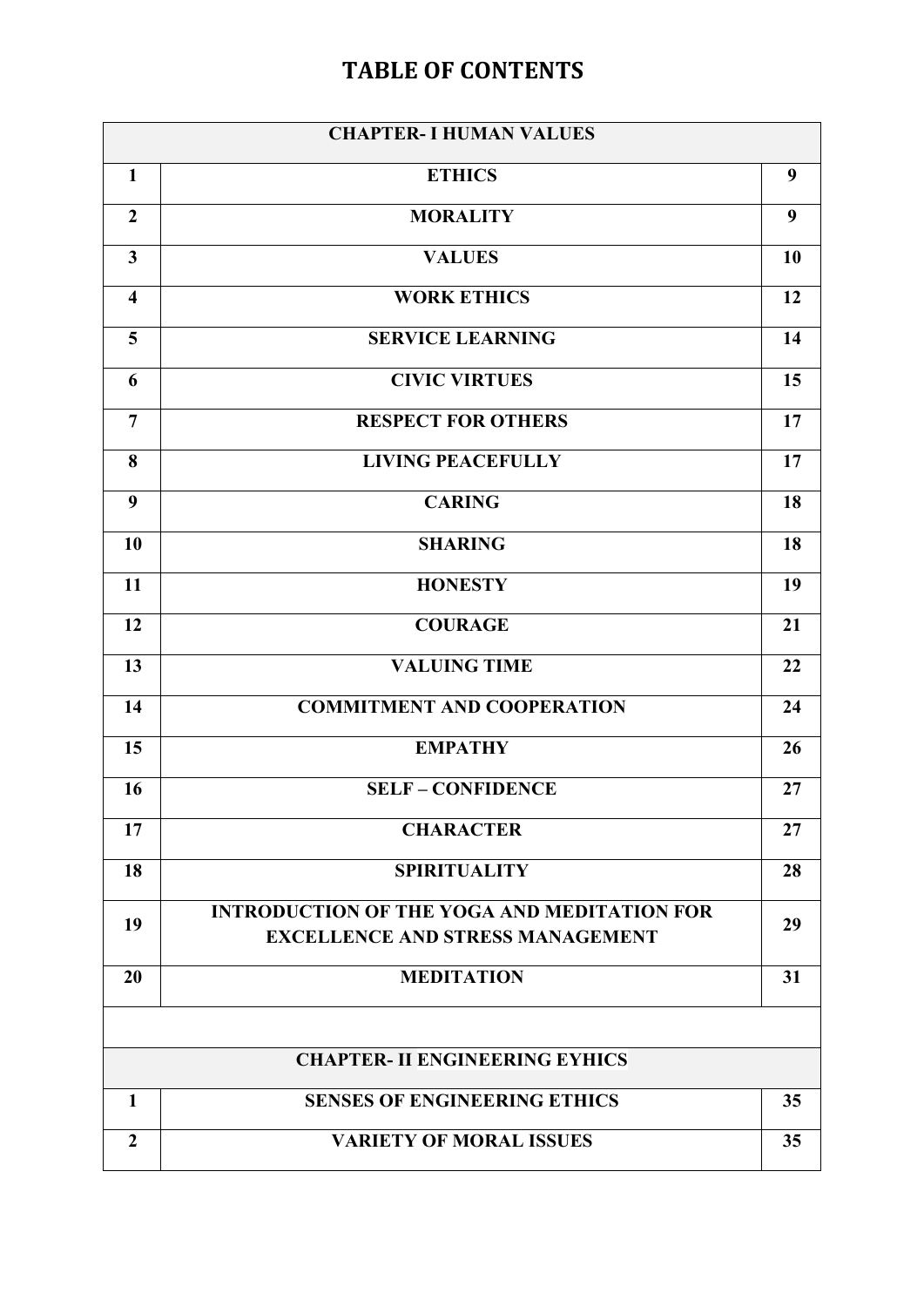## **TABLE OF CONTENTS**

| $\overline{\mathbf{3}}$                               | <b>TYPES OF INQUIRIES</b>                                 | 38 |  |
|-------------------------------------------------------|-----------------------------------------------------------|----|--|
| $\overline{\mathbf{4}}$                               | <b>MORAL AUTONOMY</b>                                     | 39 |  |
| 5                                                     | <b>MORAL DILEMMAS</b>                                     | 39 |  |
| 6                                                     | <b>KOHLBERG'S THEORY</b>                                  | 40 |  |
| $\overline{7}$                                        | <b>GILLIGAN'S THEORY</b>                                  | 42 |  |
| 8                                                     | <b>CONSENSUS AND CONTROVERSY</b>                          | 42 |  |
| 9                                                     | <b>MODELS OF PROFESSIONAL ROLES</b>                       | 43 |  |
| 10                                                    | <b>THEORIES ABOUT RIGHT ACTION</b>                        | 45 |  |
| 11                                                    | <b>SELF-INTEREST</b>                                      | 48 |  |
| 12                                                    | <b>USES OF ETHICAL THEORIES</b>                           | 50 |  |
|                                                       |                                                           |    |  |
|                                                       | <b>CHAPTER- III ENGINEERING AS SOCIAL EXPERIMENTATION</b> |    |  |
| $\mathbf{1}$                                          | <b>ENGINEERING AS EXPERIMENTATION</b>                     | 53 |  |
| $\overline{2}$                                        | <b>ENGINEER AS RESPONSIBLE EXPERIMENTS</b>                | 54 |  |
| $\overline{3}$                                        | <b>CODES OF ETHICS</b>                                    | 57 |  |
| $\overline{\mathbf{4}}$                               | <b>BALANCED OUTLOOK ON LAW</b>                            | 60 |  |
|                                                       |                                                           |    |  |
| <b>CHAPTER-IV SAFETY, RESPONSIBILITIES AND RIGHTS</b> |                                                           |    |  |

|                | <b>SAFETY AND RISK</b>       | 63 |
|----------------|------------------------------|----|
| $\mathfrak{D}$ | <b>RISK BENEFIT ANALYSIS</b> | 63 |
| 3              | <b>RESPECT FOR AUTHORITY</b> | 65 |
| 4              | <b>COLLECTIVE BARGAINING</b> | 66 |
| 5              | <b>CONFIDENTIALITY</b>       | 66 |
| 6              | <b>CONFLICTS OF INTEREST</b> | 67 |
| 7              | <b>OCCUPATIONAL CRIME</b>    | 68 |
| 8              | <b>PROFESSIONAL RIGHTS</b>   | 68 |